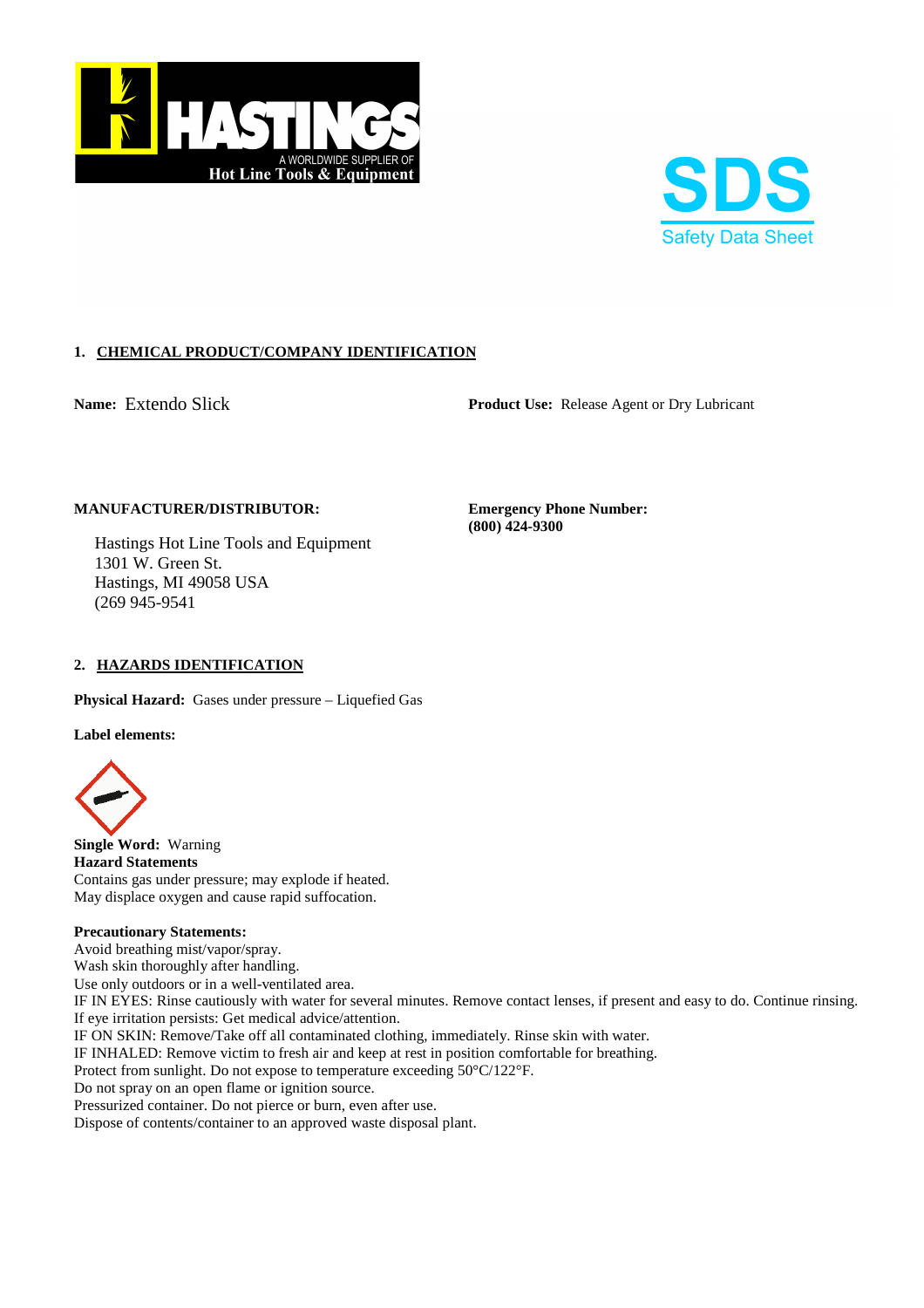### **Other hazards which do not result in classification or are not covered by GHS**

Vapors are heavier than air and can cause suffocation by reducing oxygen available for breathing. The thermal decomposition vapors of fluorinated polymers may cause polymer fume fever with flu-like symptoms in humans, especially when smoking contaminated tobacco.

Repeated episodes of polymer fume fever may result in persistent lung effects.

## **3. INGREDIENTS**

| <b>Material</b> (s)       | CAS No.   | Approximate % |
|---------------------------|-----------|---------------|
| 1,1,1,2-Tetrafluoroethane | 811-97-2  | $90 - 95$     |
| Isopropyl Alcohol         | $67-63-0$ | $5 - 10$      |

## **4. FIRST AID MEASURES**

**Inhalation:** Remove patient to fresh air. Get medical attention.

- **Eye:** Immediately flush eyes with plenty of water for at least 15 minutes. If easy to do, remove contact lenses. Continue to rinse. Get medical attention.
- **Skin:** Immediately flush skin with plenty of water. Remove contaminated clothing and shoes. Wash clothing before use. Thoroughly clean shoes before reuse. Get medical attention.
- **Oral:** DO NOT induce vomiting. Get medical attention. Rinse mouth thoroughly with water. Never give anything by mouth to an unconscious person.

#### **5. FIRE FIGHTING MEASURES**

**Specific hazards:** This product is not flammable.

**Fire and Explosion:** Aerosols may rupture under fire conditions. Decomposition may occur.

**Extinguishing Media:** As appropriate for surrounding area.

**Special Fire Fighting Instruction:** Self-contained breathing apparatus (SCBA) maybe required if a large amount of aerosols rupture under fire conditions. Evacuate personnel to safe area. Fight fire from a distance, heat may rupture containers.

### **6. ACCIDENTAL RELEASE MEASURES**

Ventilate area with fresh air, if a large amount is accidental released and wear self-contained breathing apparatus. No need for additional release information, since it is an aerosol.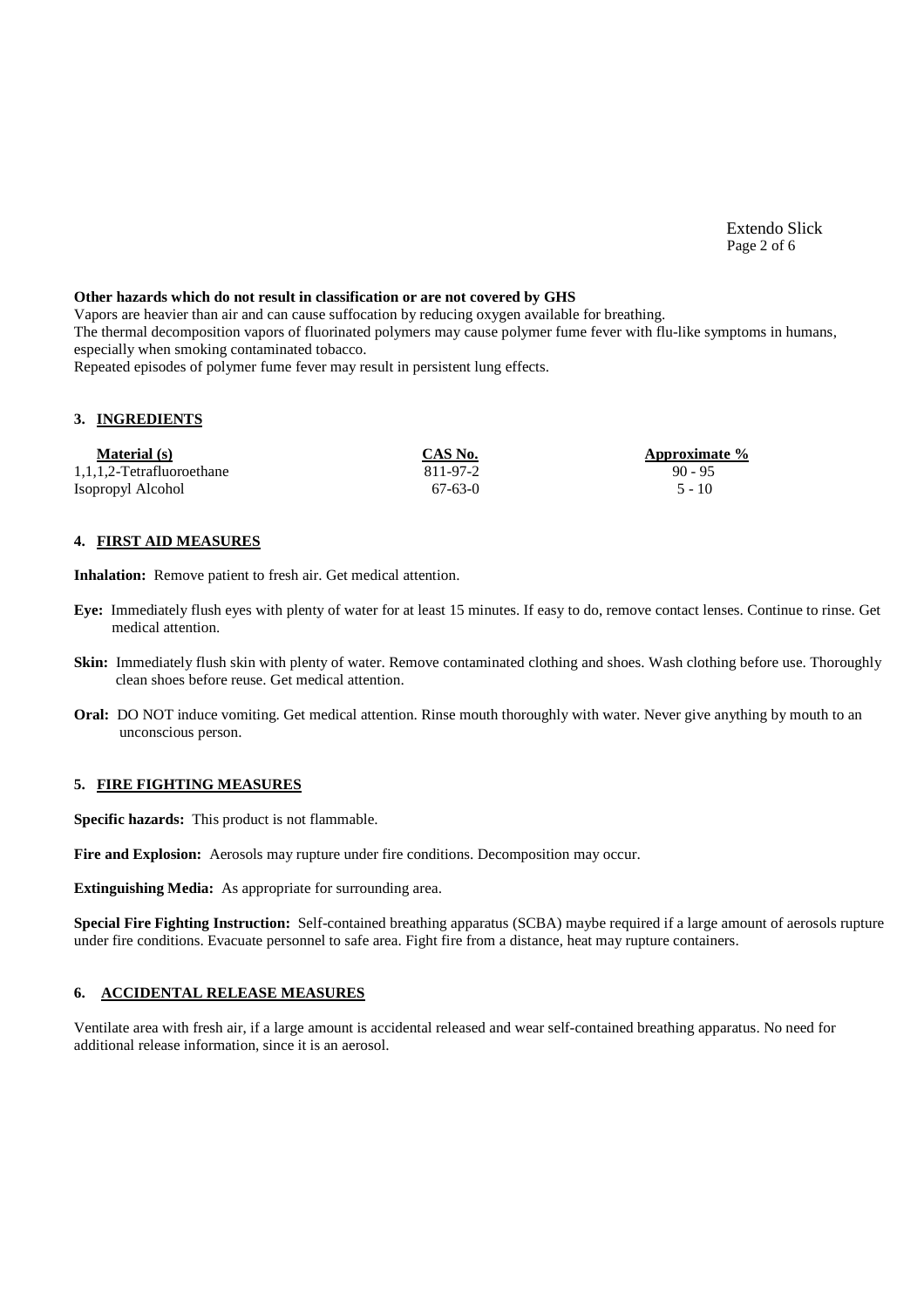Page 3 of 6 Extendo Slick

## **7. HANDLING AND STORAGE**

**Handling:** Use in a well-ventilated area to avoid breathing vapors. Vapors are heavier than air and accumulate in low areas. Use only with adequate ventilation. Where ventilation is inadequate, use appropriate respiratory protection. Avoid contact with skin or eyes. Wash thoroughly after handling. Polytetrafluoroethylene should not be handled around tobacco products because, smoking contaminated tobacco products may cause polymer fume fever.

**Storage Conditions**: Do not store near sources of heat, in direct sunlight or where temperatures exceed 120<sup>o</sup>F/49<sup>o</sup>C

## **8. EXPOSURE CONTROLS/PERSONAL PROTECTION**

| <b>Exposure Limits:</b>   | TLV (ACGIH)     | PEL (OSHA)             |
|---------------------------|-----------------|------------------------|
| 1,1,1,2-Tetrafluoroethane | Not Established | Not Established        |
| Isopropyl Alcohol         | 200 ppm, TWA    | $400$ ppm, $8$ Hr. TWA |

**Respiratory Protection:** Avoid breathing vapors, mists or spray. Use with mechanical ventilation especially for enclosed or low places. Local exhaust should be used when large amounts are released. If necessary to keep exposure limits below permissible limits, use NIOSH approved respirators. In poorly ventilated areas, use an approved self contained breathing apparatus.

**Eye Protection:** Avoid eye contact. Use chemical goggles or safety glasses with side shields.

**Skin Protection:** Avoid contact with skin. Use gloves impervious to this material when prolonged or frequently repeated contact occurs.

**Prevention of Swallowing:** Do not eat, drink or smoke when using this product. Wash hands thoroughly after contact.

#### **9. PHYSICAL AND CHEMICAL PROPERTIES**

| <b>Boiling Point:</b> Not Applicable                  | <b>Percent Volatile by Volume: 99%</b>               |  |
|-------------------------------------------------------|------------------------------------------------------|--|
| <b>Density:</b> 1.2 g/cc at $77^{\circ}F/25^{\circ}C$ | Vapor Pressure: 80 psig at $77^{\circ}F/25^{\circ}C$ |  |
| Vapor Density $(Air=1): >1$                           | <b>Solubility in <math>H_2O</math>:</b> Insoluble    |  |
| <b>pH</b> Information: Neutral                        | Evaporation Rate (CC14=1): $>1$                      |  |
| <b>Form:</b> Aerosol                                  | <b>Appearance: Milky</b>                             |  |
| <b>Color:</b> White                                   | <b>Odor:</b> Faint Ethereal Odor                     |  |

## **10. STABILITY AND REACTIVITY**

**Stability:** Stable at normal and storage conditions.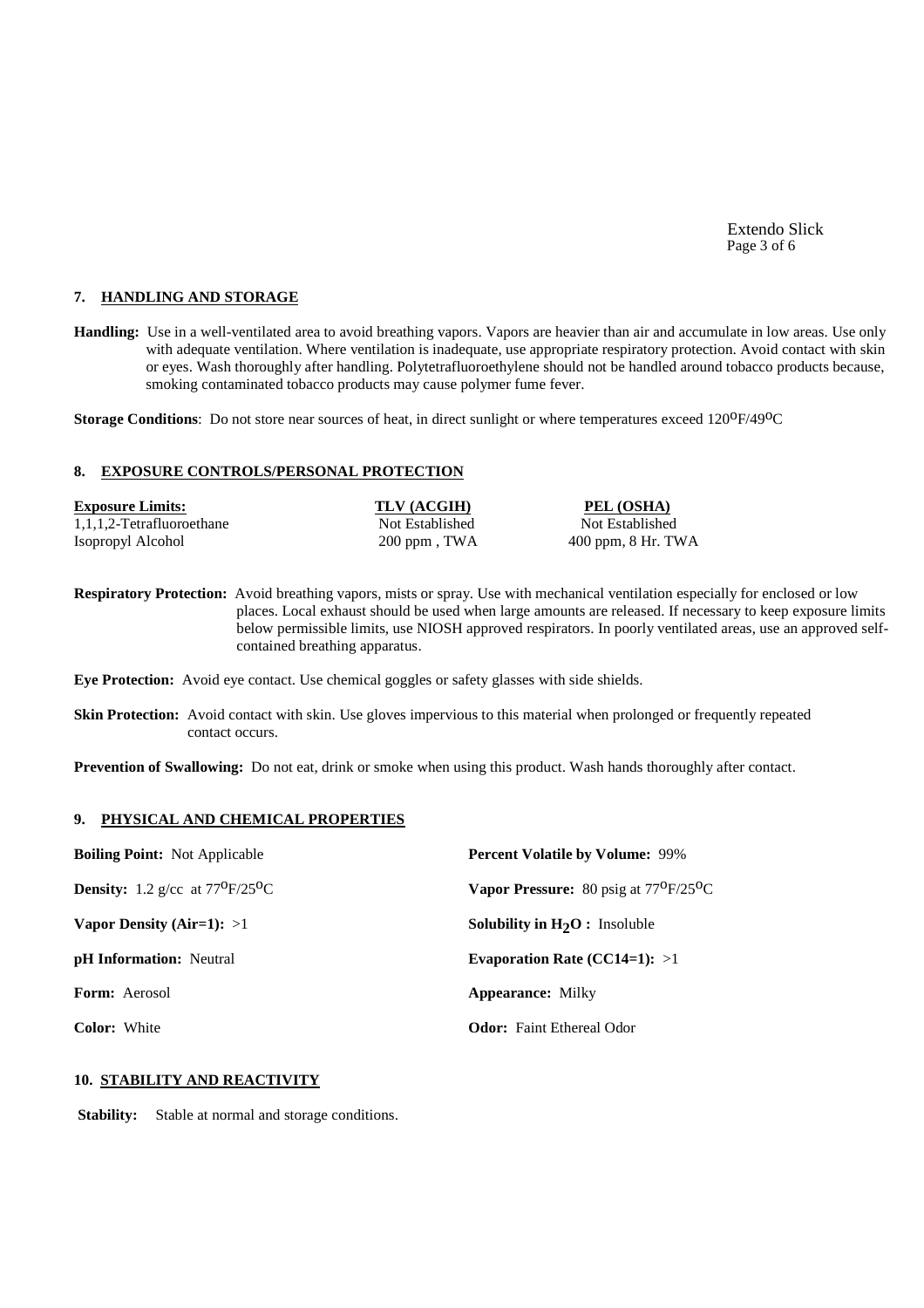Page 4 of 6 Extendo Slick

**Material and Conditions to Avoid** Avoid heat, sparks and flame. Strong oxidizers, strong acids, reactive metals, halogenated compounds, aldehydes, strong bases, alkali metals, alkaline earth metals.

**Decomposition:** This product can be decomposed by high temperatures (flame, glowing metal surfaces, etc.) forming halogenated hydrocarbons, hydrogen fluoride, hazardous gases including carbon monoxide and carbon dioxide.

**Polymerization:** Will not occur.

## **11. TOXICOLOGICAL INFORMATION**

### **1,1,1,2-Tetrafluoroethane**

#### **Acute Inhalation:**

4 hour, LC50 rat: >567000 ppm Cardiac sensitization Species: Dogs Note: Lowest observed adverse effect concentration: 80000 ppm. Cardiac sensitisation threshold limit: 334,000 mg/m3. **Skin corrosion/irritation:** No skin irritation in rabbits. **Serious eye damage/eye irritation:** No eye irritation in rabbits. **Respiratory or skin sensitization:** Not classified based on available information. **Germ cell mutagenicity:** Not classified based on available information. **Carcinogenicity:** Not classified based on available information. **Reproductive toxicity:** Not classified based on available information. **STOT-single exposure:** Not classified based on available information. **STOT-Repeated exposure:** Not classified based on available information.

**Isopropyl Alcohol** 

**Acute Toxicity Ingestion:** LD50, Rat 4,700 - 5,800 mg/kg.  **Skin Absorption:** LD50, Rabbit 13,000 mg/kg  **Inhalation:** LC50, Rat, 16,000 ppm **Skin Corrosion/Irritation:** Mild skin irritation in rabbits. **Serious Eye Irritaion/ Eye Irritation:** Eye irritation, 24 h, in rabbits. **Skin Sensitization:** No data available **Respiratory Sensitization:** No data available **Germ Cell Mutagenicity:** No data available **Carcinogenicity:** Not classified based on available information. **Reproductive toxicity:** No data available **STOT-single exposure:** Inhalation, Oral – May cause drowsiness and dizziness. **STOT-repeated exposure:** No data available **Aspiration toxicity:** No data available .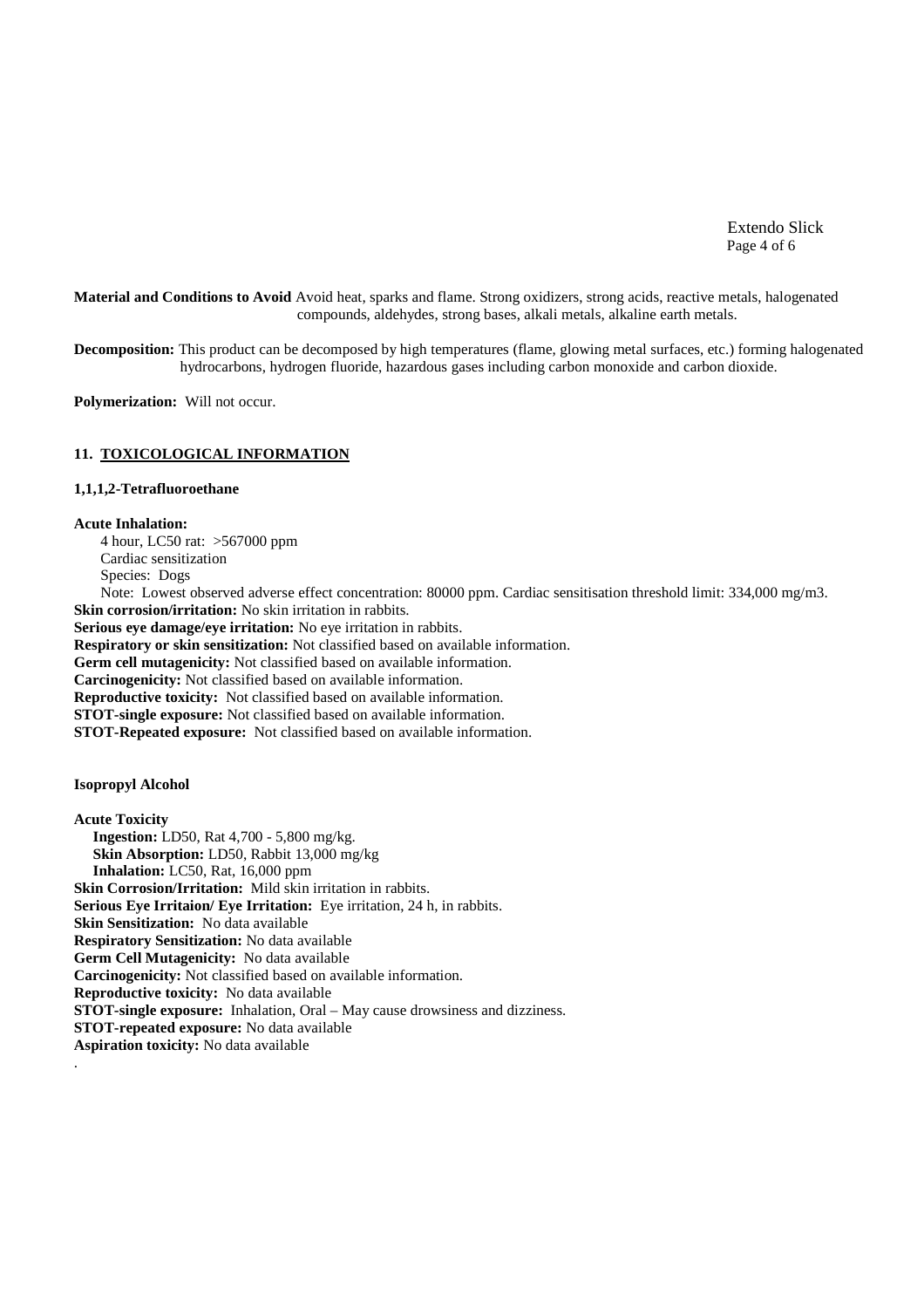Page 5 of 6 Extendo Slick

### **12. ECOLOGICAL INFORMATION**

### **Isopropyl Alcohol**

**Ecotoxicity:** The product is not classified as environmentally hazardous. However, this does not exclude the possibility that large or frequent spills can have a harmful or damaging effect on the environment.

**Aquatic:** Fish: 96 hour LC50 in Bluegill (Lepomis macrochirus): > 1400 mg/l **Persistence and degradability:** No date is available on the degradability of this product. **Bioaccumulative potential:** Partition coefficient n-octanol/ water (log Kow): 0.05 **Mobility in soil:** No data available.

### **1,1,1,2-Tetrafluoroethane**

**Toxicity to fish:** 96 hour LC50 (Oncorhynchus mykiss (rainbow trout)): 450 mg/l **Toxicity to daphnia and other:** 48 hour EC50 (Daphnia magna (Water flea)): 980 mg/l **Toxicity to algae:** 96 hour ErC50 (algae): 142 mg/l 72 hour NOEC (Pseudokirchneriella subcapitata (green algae)): 13.2 mg/l **Biodegradability:** Not readily biodegradable. **Bioaccumulative potential:** Partition coefficient n-octanol/ water (log Pow): 1.06 **Mobility in soil:** No data available

#### **13. DISPOSAL CONSIDERATIONS**

Comply with federal, state and local regulations. Remove to a permitted waste disposal facility. Do not puncture or incinerate cans. Empty aerosol cans before disposal.

#### **14. TRANSPORT INFORMATION**

**U.S. DOT Proper Shipping Name:** Consumer Commodity **Hazard Class:** ORM-D **Identification No.** None **Packing Group:** None

**IATA Proper Shipping Name:** Aerosols, Non-Flammable **Hazard Class:** 2.2 **Identification No.** UN1950 **Packing Group:** None

 **IMDG Proper Shipping Name:** Aerosols, Non-Flammable **Hazard Class:** 2.2 **Identification No.** UN1950 Packing Group: None